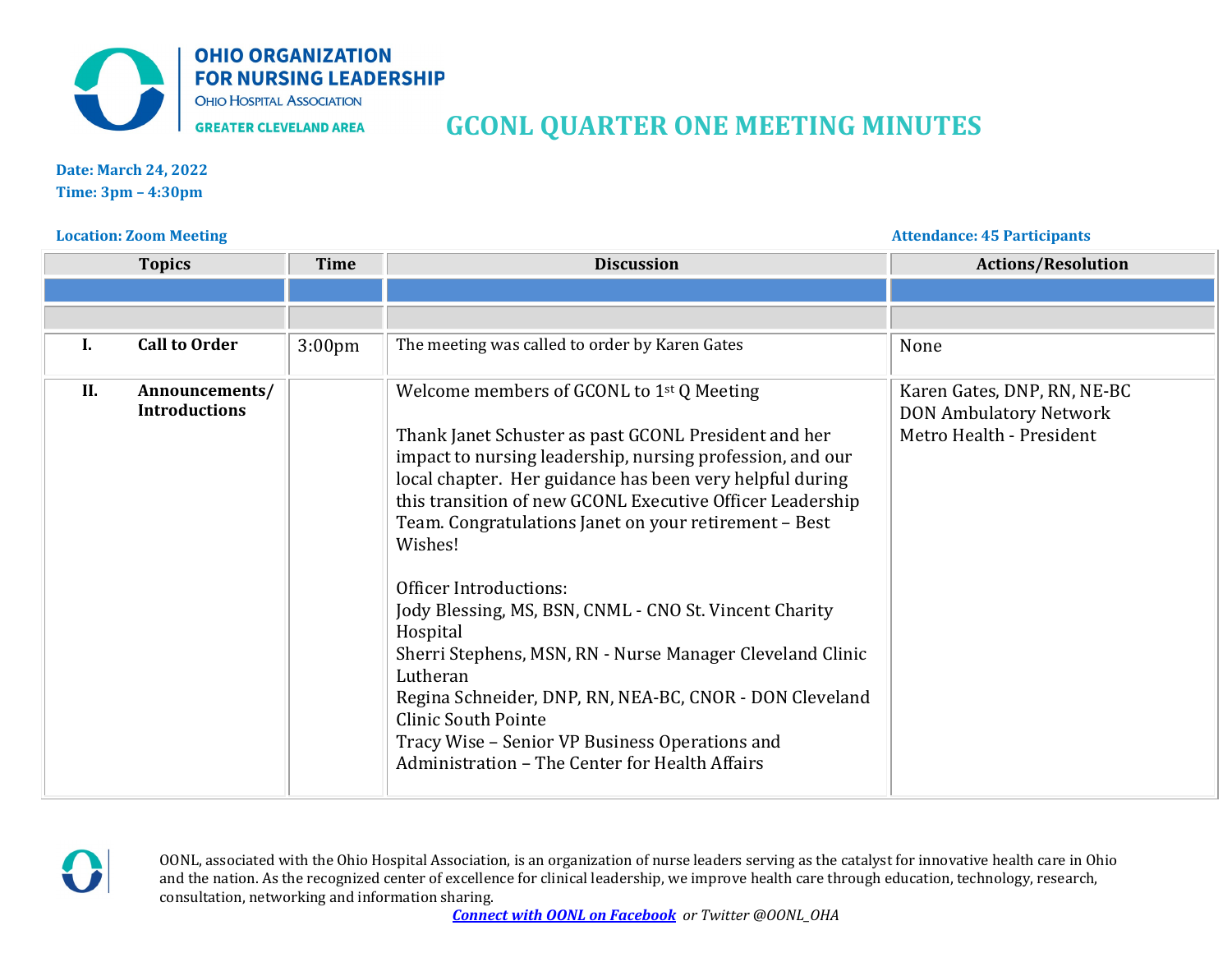|      | <b>Topics</b>                | <b>Time</b> | <b>Discussion</b>                                                                                                                                                                                                                                                                                                                                 | <b>Actions/Resolution</b> |
|------|------------------------------|-------------|---------------------------------------------------------------------------------------------------------------------------------------------------------------------------------------------------------------------------------------------------------------------------------------------------------------------------------------------------|---------------------------|
| III. | President's<br><b>Report</b> |             | <b>OONL Updates:</b><br>Announced Eric Martin President of AONL<br>AONL Conference April 11-14. In-person, Karen<br>$\bullet$<br>attending and will bring back information to group<br>Advocacy Day - Karen gave brief overview and will<br>$\bullet$<br>share more next meeting                                                                  | <b>Karen Gates</b>        |
| IV.  | <b>Officers Reports</b>      |             | <b>VP</b><br>Chairs for Subcommittee filled: Introductions<br>Bylaws: Katrina Hartig<br>Program: Shannon Kunberger<br>Looking for members to join the subcommittees<br>Secretary                                                                                                                                                                  | <b>Jody Blessing</b>      |
|      |                              |             | No previous Minutes for approval - canceled due to Covid<br>$\bullet$<br>surge<br>Minutes will be sent via email and uploaded to GCONL<br>$\bullet$<br>website<br>Upcoming meeting dates: June 23 (virtual), September 22<br>$\bullet$<br>(in person Fall Retreat), December 1 (in person Holiday<br>Celebration)                                 | Regina Schneider          |
|      |                              |             | Treasurer<br>Financials: Account Balance \$11,569.21<br>Membership<br>Jan - 7 new members<br>$\circ$<br>Feb - 12 new members<br>$\circ$<br>Current Total Member Count - 118<br>$\circ$<br>Next year is membership drive, however, please<br>$\circ$<br>continue to encourage your leaders to register<br>Welcome letter to be sent to new members | Sherri Stephens           |
| V.   | <b>Guest Speakers</b>        | $3:21$ pm   | Introductions:<br>Jim Armour - Sisters of Charity Health System - VP of<br><b>Mission and Ministry</b>                                                                                                                                                                                                                                            | <b>Karen Bates</b>        |

OONL, associated with the Ohio Hospital Association, is an organization of nurse leaders serving as the catalyst for innovative health care in Ohio and the nation. As the recognized center of excellence for clinical leadership, we improve health care through education, technology, research, consultation, networking and information sharing.